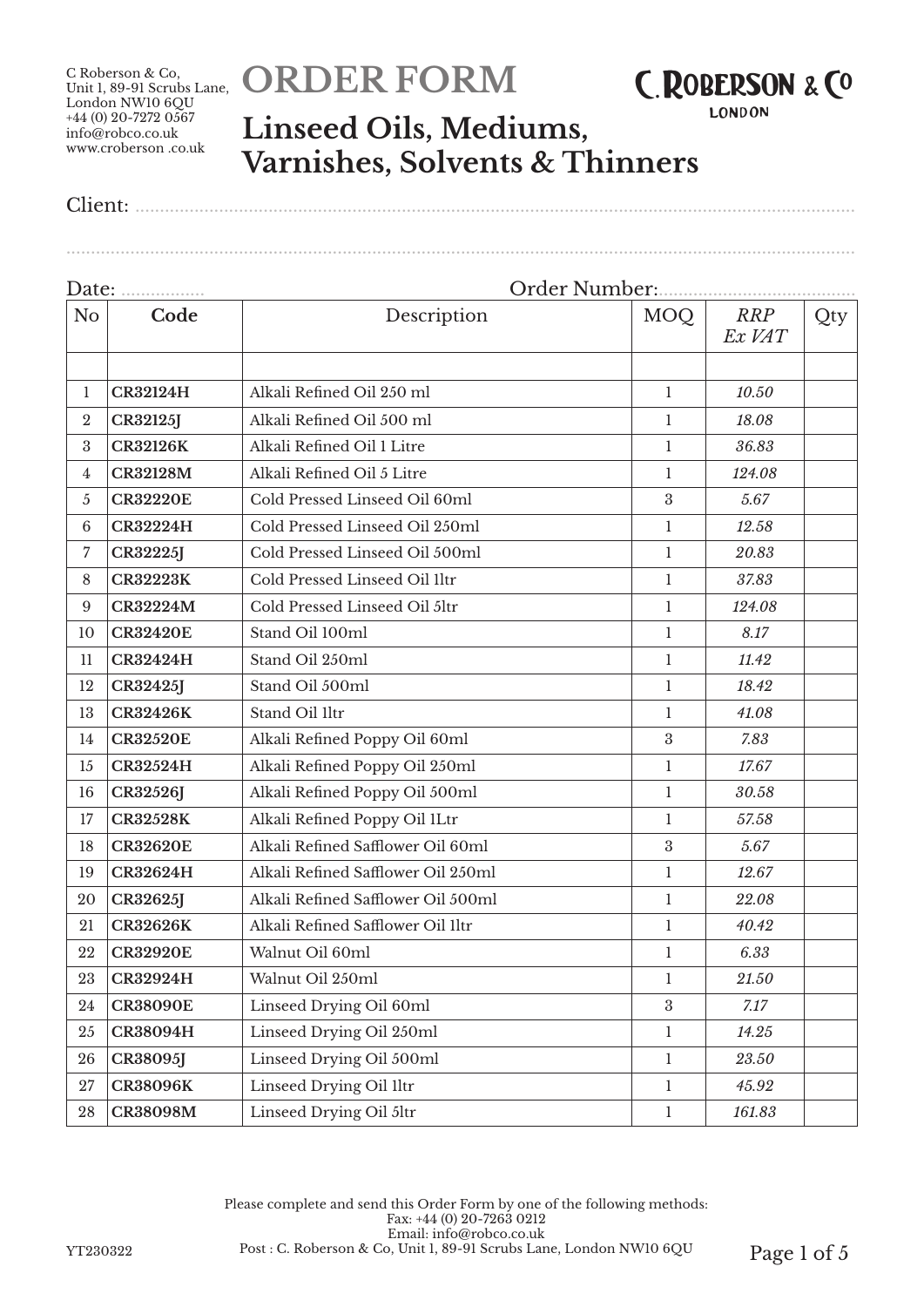# **ORDER FORM**



**LONDON** 

### **Linseed Oils, Mediums, Varnishes, Solvents & Thinners**

Client: ..................................................................................................................................................

................................................................................................................................................................

| Date:          | .               |                                   |                  |                      |     |  |  |
|----------------|-----------------|-----------------------------------|------------------|----------------------|-----|--|--|
| N <sub>o</sub> | Code            | Description                       | MOQ              | <b>RRP</b><br>Ex VAT | Qty |  |  |
|                |                 |                                   |                  |                      |     |  |  |
| 29             | <b>CR38060E</b> | Matt Medium 60ml                  | 3                | 9.58                 |     |  |  |
| 30             | <b>CR38064H</b> | Matt Medium 250ml                 | 1                | 32.75                |     |  |  |
| 31             | <b>CR38065J</b> | Matt Medium 500ml                 | $\mathbf{1}$     | 63.33                |     |  |  |
| 32             | <b>CR38070E</b> | Alkyd Painting Medium 60ml        | $\boldsymbol{3}$ | 5.25                 |     |  |  |
| 33             | <b>CR38074H</b> | Alkyd Painting Medium 250ml       | 1                | 10.75                |     |  |  |
| 34             | <b>CR38075J</b> | Alkyd Painting Medium 500ml       | $\mathbf{1}$     | 19.17                |     |  |  |
| 35             | <b>CR38076K</b> | Alkyd Painting Medium 1ltr        | 1                | 30.83                |     |  |  |
| 36             | <b>CR38080E</b> | Canada Balsam Painting Med. 60ml  | $\mathbf{1}$     | 19.08                |     |  |  |
| 37             | <b>CR38084H</b> | Canada Balsam Painting Med. 250ml | $\mathbf{1}$     | 67.08                |     |  |  |
| 38             | <b>CR34583H</b> | Studio Safe Liquid Medium 250ml   | $\mathbf{1}$     | 13.33                |     |  |  |
| 39             | <b>CR34584J</b> | Studio Safe Liquid Medium 500ml   | $\mathbf{1}$     | 22.92                |     |  |  |
| 40             | <b>CR34585K</b> | Studio Safe Liquid Medium 1Ltr    | 1                | 46.92                |     |  |  |
| 41             | <b>CR32720E</b> | Copaiba Balsam 60ml               | $\mathbf{1}$     | 15.08                |     |  |  |
| 42             | <b>CR32724H</b> | Copaiba Balsam 250ml              | 1                | 48.33                |     |  |  |
| 43             | <b>CR32820E</b> | Canada Balsam 60ml                | $\mathbf{1}$     | 21.50                |     |  |  |
| 44             | <b>CR33020E</b> | Larch Venice Turpentine 60ml      | $\mathbf{1}$     | 21.50                |     |  |  |
| 45             | <b>CR33024H</b> | Larch Venice Turpentine 250ml     | $\mathbf{1}$     | 66.33                |     |  |  |
| 46             | <b>CR33025J</b> | Larch Venice Turpentine 500ml     | $\mathbf{1}$     | 118.25               |     |  |  |
| 47             | <b>CR33026K</b> | Larch Venice Turpentine Iltr      | 1                | 212.58               |     |  |  |
| 48             | <b>CR33338D</b> | Maroger Medium 38ml               | $\boldsymbol{2}$ | 13.17                |     |  |  |
| 49             | <b>CR33339F</b> | Maroger Medium 120ml              | 1                | 25.17                |     |  |  |
| 50             | <b>CR33538D</b> | Roberson Medium 1810 38ml         | $\boldsymbol{2}$ | 22.58                |     |  |  |
| 51             | <b>CR33539F</b> | Roberson Medium 1810 120ml        | $\mathbf{1}$     | 45.83                |     |  |  |
| 52             | <b>CR32020E</b> | Glaze Medium 60ml                 | 3                | 7.08                 |     |  |  |
| 53             | <b>CR32024H</b> | Glaze Medium 250ml                | $\mathbf{1}$     | 14.00                |     |  |  |
| 54             | <b>CR32025J</b> | Glaze Medium 500ml                | 1                | 25.83                |     |  |  |
| 55             | <b>CR32026K</b> | Glaze Medium Iltr                 | 1                | 47.83                |     |  |  |
| 56             | <b>CR38020E</b> | Glaze Medium Matt 60ml            | 3                | 7.58                 |     |  |  |
| 57             | <b>CR38024H</b> | Glaze Medium Matt 250ml           | $\mathbf{1}$     | 14.92                |     |  |  |
|                |                 |                                   |                  |                      |     |  |  |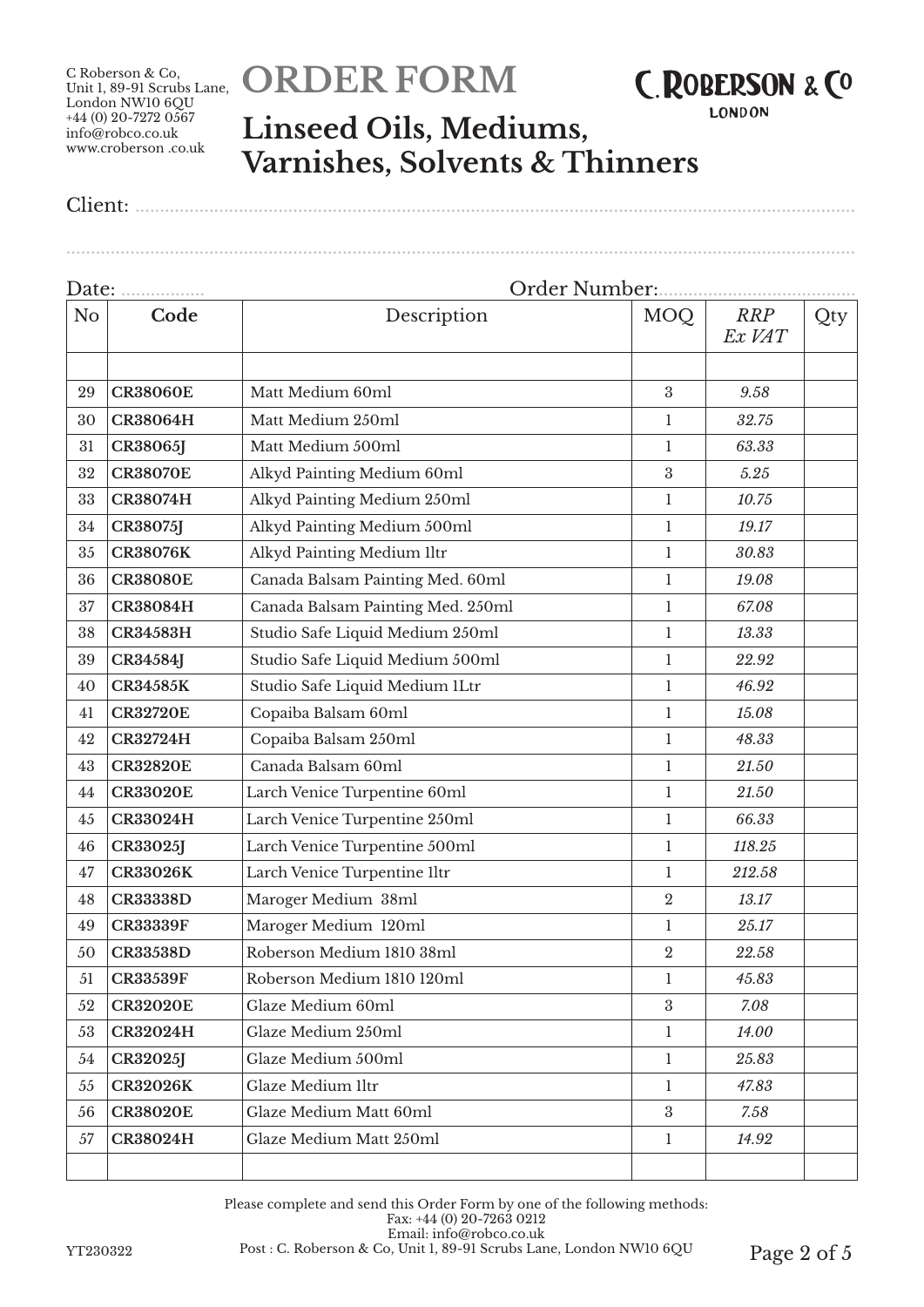# **ORDER FORM**



**LONDON** 

................................................................................................................................................................

### **Linseed Oils, Mediums, Varnishes, Solvents & Thinners**

Client: ..................................................................................................................................................

#### Date: ................. Order Number:........................................ No **Code Description** MOQ *RRP Ex VAT* Qty 58 **CR38025J** Glaze Medium Matt 500ml 1 *27.50* 59 **CR38026K** Glaze Medium Matt 1ltr 1 *50.58* 60 **CR38040E** Glaze Medium Satin 60ml 3 *7.58* 61 **CR38044H** Glaze Medium Satin 250ml 1 *14.92* 62 **CR38045J** Glaze Medium Satin 500ml 1 *27.50* 63 **CR38046K** Glaze Medium Satin 1ltr 1 *50.58* 64 **CR33620E** Cobalt Siccative 60ml 3 *6.08* 65 **CR33624H** Cobalt Siccative 250ml 1 *11.92* 66 **CR33626K** Cobalt Siccative 1ltr 1 *32.83* 67 **CR33630E** White Siccative 60ml 1 *6.67* 68 **CR33634H** White Siccative 250ml 1 *11.92* 69 **CR33636K** White Siccative 1ltr 1 *32.83* 70 **CR33520E** Eliza Turck's Florentine Medium 60ml 1 *8.17* 71 **CR33524H** Eliza Turck's Florentine Medium 250ml 1 *20.83* 72 **CR38030E** Impasto Medium 60ml 3 *12.92* 73 **CR38033F** Impasto Medium 120ml 1 *16.17* 74 **CR38034H** Impasto Medium 250ml 1 *22.33* 75 **CR34641A** Studio Safe Beeswax Paste 35ml 1 *12.50* 76 **CR34642B** Studio Safe Beeswax Paste120ml 1 *18.42* 77 **CR34643C** Studio Safe Beeswax Paste 250ml 1 *29.92* 78 **CR34913F** CRP Picture Cleaner 120ml 1 *14.33* 79 **CR34915J** CRP Picture Cleaner 500ml 1 *36.42* 80 **CR33720E** Damar Varnish (5lb) 60ml 3 *6.50* 81 **CR33721H** Damar Varnish (5lb) 250ml 1 *15.33* 82 **CR33722J** Damar Varnish (5lb) 500ml 1 *28.25* 83 **CR33723K** Damar Varnish (5lb) 1ltr 1 *55.58* 84 **CR33724M** Damar Varnish (5lb) 5ltr 1 *218.58* 85 **CR33726E** Damar Varnish Low Gloss 60ml 3 *6.50* 86 **CR33727H** Damar Varnish Low Gloss 250ml 1 *15.50* 87 **CR33728J** Damar Varnish Low Gloss 500ml 1 *28.25*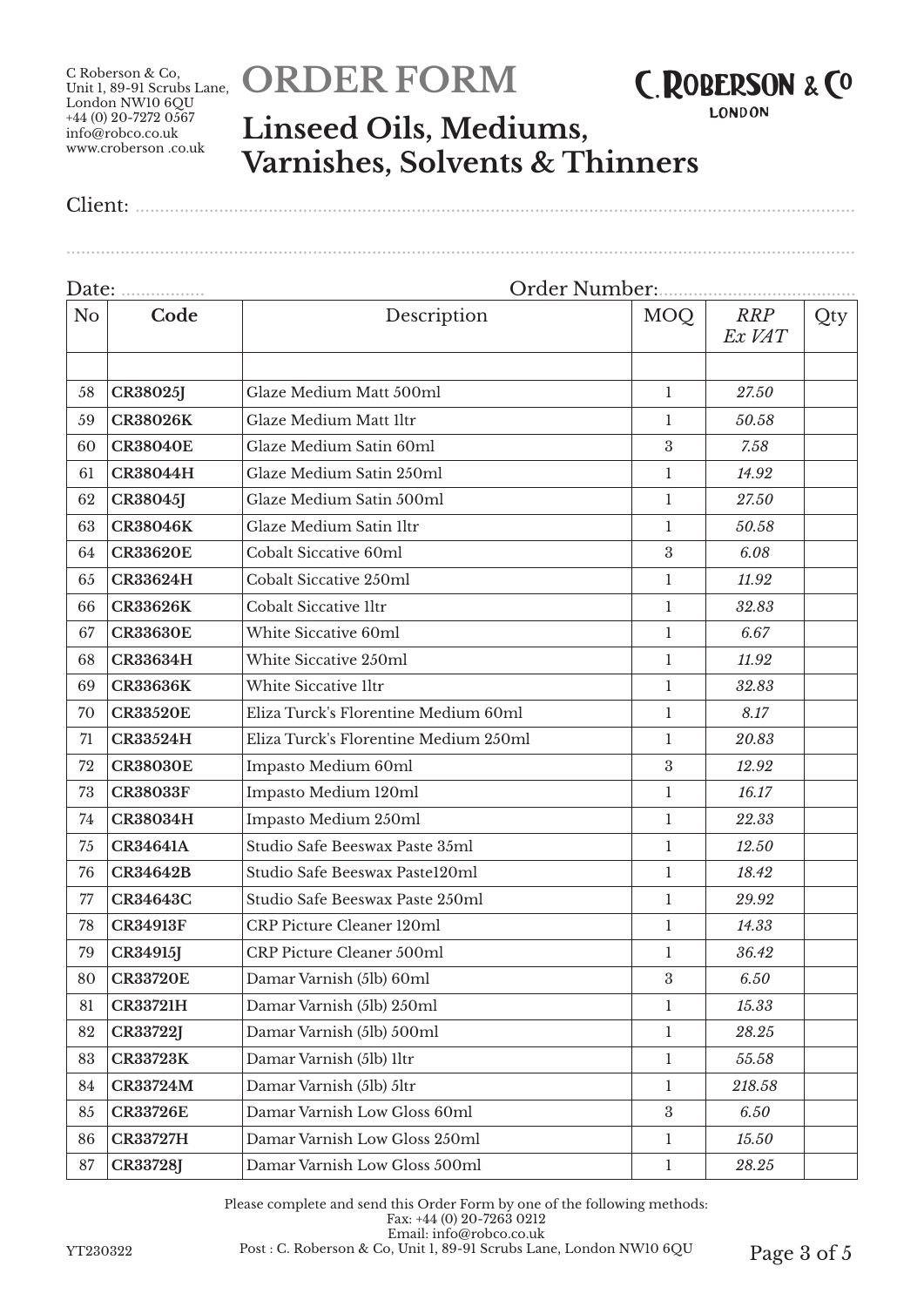# **ORDER FORM**



**LONDON** 

### **Linseed Oils, Mediums, Varnishes, Solvents & Thinners**

Client: ..................................................................................................................................................

................................................................................................................................................................

| Date:          | .               | Order Number:                              |                  |                      |     |  |
|----------------|-----------------|--------------------------------------------|------------------|----------------------|-----|--|
| N <sub>o</sub> | Code            | Description                                | <b>MOQ</b>       | <b>RRP</b><br>Ex VAT | Qty |  |
|                |                 |                                            |                  |                      |     |  |
| 88             | <b>CR33729K</b> | Damar Varnish Low Gloss 1ltr               | $\mathbf{1}$     | 55.58                |     |  |
| 89             | <b>CR33730M</b> | Damar Varnish Low Gloss 5ltr               | 1                | 219.17               |     |  |
| 90             | <b>CR33820E</b> | Picture Varnish Gloss 60ml                 | $\boldsymbol{3}$ | 6.33                 |     |  |
| 91             | <b>CR33821H</b> | Picture Varnish Gloss 250ml                | $\mathbf{1}$     | 11.67                |     |  |
| 92             | <b>CR33822J</b> | Picture Varnish Gloss 500ml                | $\mathbf{1}$     | 20.83                |     |  |
| 93             | <b>CR33826K</b> | Picture Varnish Gloss 1ltr                 | 1                | 36.42                |     |  |
| 94             | <b>CR33827M</b> | Picture Varnish Gloss 5ltr                 | 1                | 140.75               |     |  |
| 95             | <b>CR33920E</b> | Picture Varnish Matt 60ml                  | $\boldsymbol{3}$ | 6.33                 |     |  |
| 96             | <b>CR33921H</b> | Picture Varnish Matt 250ml                 | $\mathbf{1}$     | 11.67                |     |  |
| 97             | <b>CR33922J</b> | Picture Varnish Matt 500ml                 | $\mathbf{1}$     | 20.83                |     |  |
| 98             | <b>CR33926K</b> | Picture Varnish Matt 1ltr                  | $\mathbf{1}$     | 36.42                |     |  |
| 99             | <b>CR33927M</b> | Picture Varnish Matt 5ltr                  | 1                | 140.75               |     |  |
| 100            | <b>CR33928E</b> | Picture Varnish Satin 60ml                 | $\boldsymbol{3}$ | 6.33                 |     |  |
| 101            | <b>CR33929H</b> | Picture Varnish Satin 250ml                | 1                | 11.67                |     |  |
| 102            | <b>CR33930J</b> | Picture Varnish Satin 500ml                | $\mathbf{1}$     | 20.83                |     |  |
| 103            | <b>CR33931K</b> | Picture Varnish Satin Iltr                 | $\mathbf{1}$     | 36.42                |     |  |
| 104            | <b>CR33932M</b> | Picture Varnish Satin 5ltr                 | $\mathbf{1}$     | 140.75               |     |  |
| 105            | <b>CR34613H</b> | Studio Safe Damar Retouching Varnish 250ml | $\mathbf{1}$     | 12.08                |     |  |
| 106            | <b>CR34614J</b> | Studio Safe Damar Retouching Varnish 500ml | $\mathbf{1}$     | 21.00                |     |  |
| 107            | <b>CR34615K</b> | Studio Safe Damar Retouching Varnish 1Ltr  | $\mathbf{1}$     | 39.75                |     |  |
| 108            | <b>CR34020E</b> | Retouching Varnish 60ml                    | $\boldsymbol{3}$ | 5.92                 |     |  |
| 109            | <b>CR34021H</b> | Retouching Varnish 250ml                   | 1                | 12.58                |     |  |
| 110            | <b>CR34022J</b> | Retouching Varnish 500ml                   | $\perp$          | 23.92                |     |  |
| 111            | <b>CR34026K</b> | Retouching Varnish 1ltr                    | 1                | 51.50                |     |  |
| 112            | <b>CR34120E</b> | Ordinary Mastic Varnish 60ml               | $\boldsymbol{3}$ | 14.33                |     |  |
| 113            | <b>CR34124H</b> | Ordinary Mastic Varnish 250ml              | $\mathbf{1}$     | 43.92                |     |  |
| 114            | <b>CR34125J</b> | Ordinary Mastic Varnish 500ml              | 1                | 82.83                |     |  |
| 115            | <b>CR34220E</b> | Thin Mastic Varnish 60ml                   | $\boldsymbol{3}$ | 13.67                |     |  |
| 116            | <b>CR34224H</b> | Thin Mastic Varnish 250ml                  | $\mathbf{1}$     | 43.92                |     |  |
| 117            | <b>CR34225J</b> | Thin Mastic Varnish 500ml                  | $\mathbf{1}$     | 82.83                |     |  |